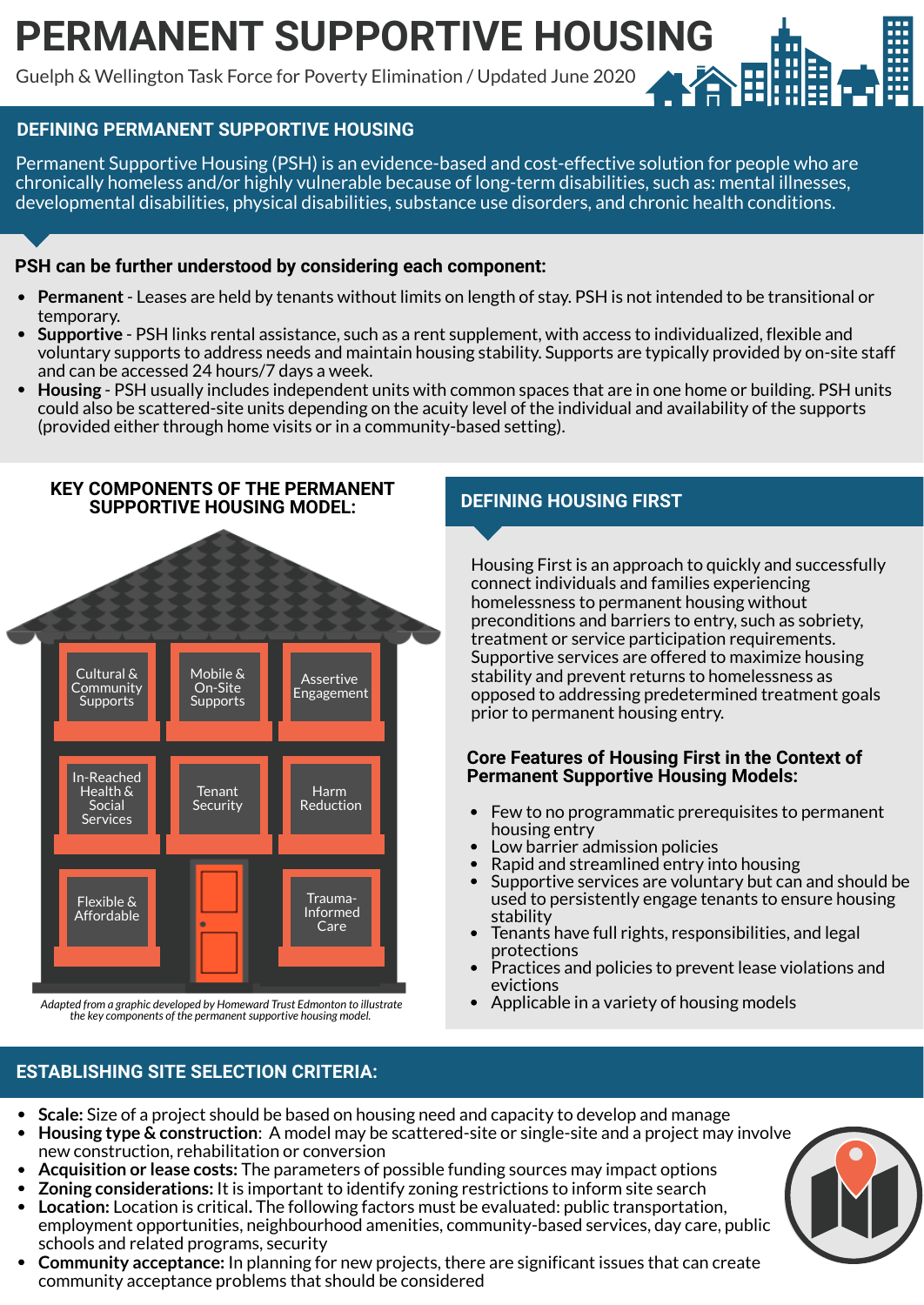#### **ESTABLISHING ELIGIBILITY FOR PERMANENT SUPPORTIVE HOUSING:**

Eligibility for PSH considers both an individual's financial and support needs. The model and intensity of supports provided reflect tenant population and their corresponding needs. Individuals experiencing homelessness who have been assessed as high-acuity have a high depth of need and should be considered eligible for PSH.

#### **DETERMINING PERMANENT SUPPORTIVE HOUSING NEED TO INFORM PLANNING:**

An analysis of the By-Name List (BNL), a real-time list of all people experiencing homelessness in a community, can provide a valuable starting point for determining which PSH models and what intensity of supports may be required to meet the needs of high acuity individuals experiencing homelessness. Below is a snapshot of the Guelph-Wellington BNL between August 2018 and April 2020.



As seen in the above chart, the number of individuals experiencing homelessness can fluctuate on a monthly basis. This variability combined with individual choice can impact demand for different types of housing, including PSH. For this reason, setting a definitive number for how many people require PSH is not recommended, however having an understanding of need is important for planning.

| Average rates from August 2018 - April 2020 |                                                                                                                                                                              | Mid- & Low-Acuity<br><b>Individuals</b> | <b>High-Acuity Individuals</b> |
|---------------------------------------------|------------------------------------------------------------------------------------------------------------------------------------------------------------------------------|-----------------------------------------|--------------------------------|
| L                                           | Move-in rate<br>(# of move-ins from the current month divided by $#$ of active homeless from the previous month)                                                             | 9.8%                                    | 10%                            |
| R                                           | Rate of return to homelessness from housing<br>(# of returns from housing from the current month divided by<br>the # of individuals who were housed from the previous month) | $0.9\%$                                 | 1.4%                           |

In April 2020 $^{\prime}$ , there were  $\bf{88}$  high acuity individuals experiencing homelessness on the By-Name List. **All ofthese individuals should be considered for some form of PSH.**

#### **29 ofthese individuals experience significant challenges in finding and maintaining housing 59**

(From August <sup>2018</sup> - April 2020, they returned from housing at **degree of support as the 29 individuals** least twice or were homeless for 80% of the time or more)



**ofthese individuals also face challenges, but likely do not require the same** 

The 29 individuals should be considered for **a high intensity PSH model** that provides supports to very high-acuity homeless individuals who are experiencing complex mental health, addiction, & physical health barriers.

The 59 individuals should be considered for **a PSH model with intensive case management supports.**

It is also **important to consider outreach**, as  $60\%$  of the 29 individuals were most frequently unsheltered sleeping in locations unfit for human habitation.

Due to the COVID-19 pandemic, it is important to consider unexpected impacts to the BNL since April 2020. 1